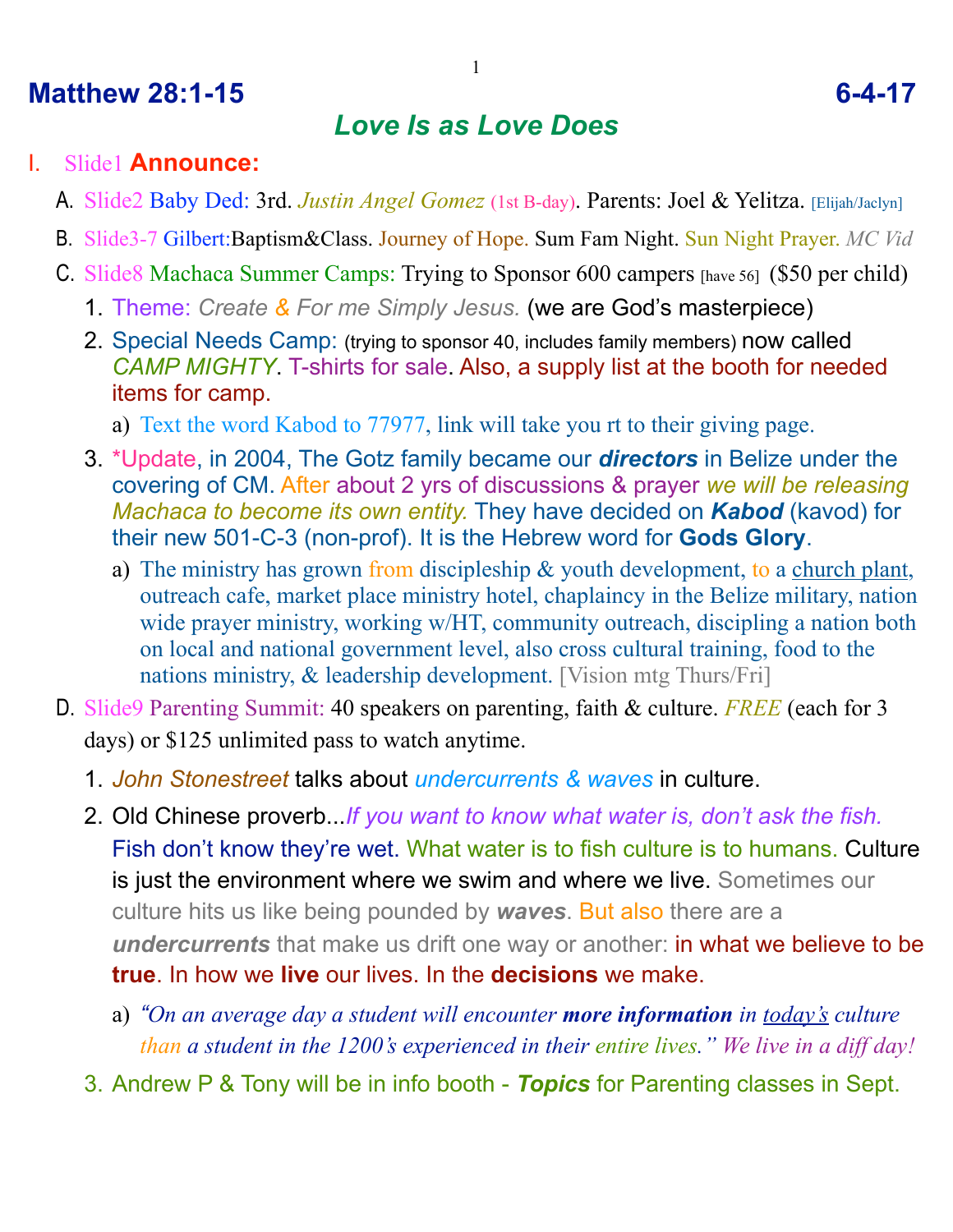E. Slide10 Ladies Summer Series: Next Tues. A night of worship (prayer/communion). Led by Andrea Hamilton. *Free event*...but if you'd like to help, see list bring an item for Operation SafeHouse.

#### II. Slide11 **Intro:** *Love Is as Love Does*

- A. Ken Gire said, *It was in a garden ages ago that paradise was lost, & it is in a garden now that it would be regained.* Ken Gire, Mary Magdalene, pg.130.
- B. *The great resurrection truth is not that we are to live forever, but that we may now live nobly because we are to live forever.* Phillips Brooks
- C. **God** has **a Word** for each character in the Res story & a Word for *each of us* this morning
- D. All 4 *gospel accounts end with the resurrection story. Some people get worried about the different accounts*. [4 different *individuals*, giving 4 different *perspectives*]
	- 1. If a detective calls in 4 eyewitnesses & they all give the *exact-same-story*, it is usually *not trustworthy* because most likely they have *collaborated*.
- E. The stone was not rolled away to permit Jesus to come out, for He had already left the tomb.
	- 1. It was rolled back so that the people would see for themselves that the tomb was empty.
- F. In John's account they saw the grave clothes lying on the stone shelf, still wrapped in the shape of the body (cocoon-ish).
	- 1. The burial wrappings were made rigged by the resin from the spices. The linen cocoon lay intact on the stone slab. Intact but hollow. *Ken Gire*
	- 2. Jesus passed thru the grave clothes & left them behind as evidence He was alive.
	- 3. Showing no sign of struggle, the napkin, wrapped around the face, was *folded* carefully in a place by itself. [showing 2 miracles: the res  $\&$  a man folding his own cloths]

## III. Slide12a **LOVE CASTS OUT ALL FEAR**

- A. (5) The message of the empty tomb is, *Do not be afraid*.
	- 1. And what's to fear when Jesus defeated the World, the Flesh, the Devil, & Death itself?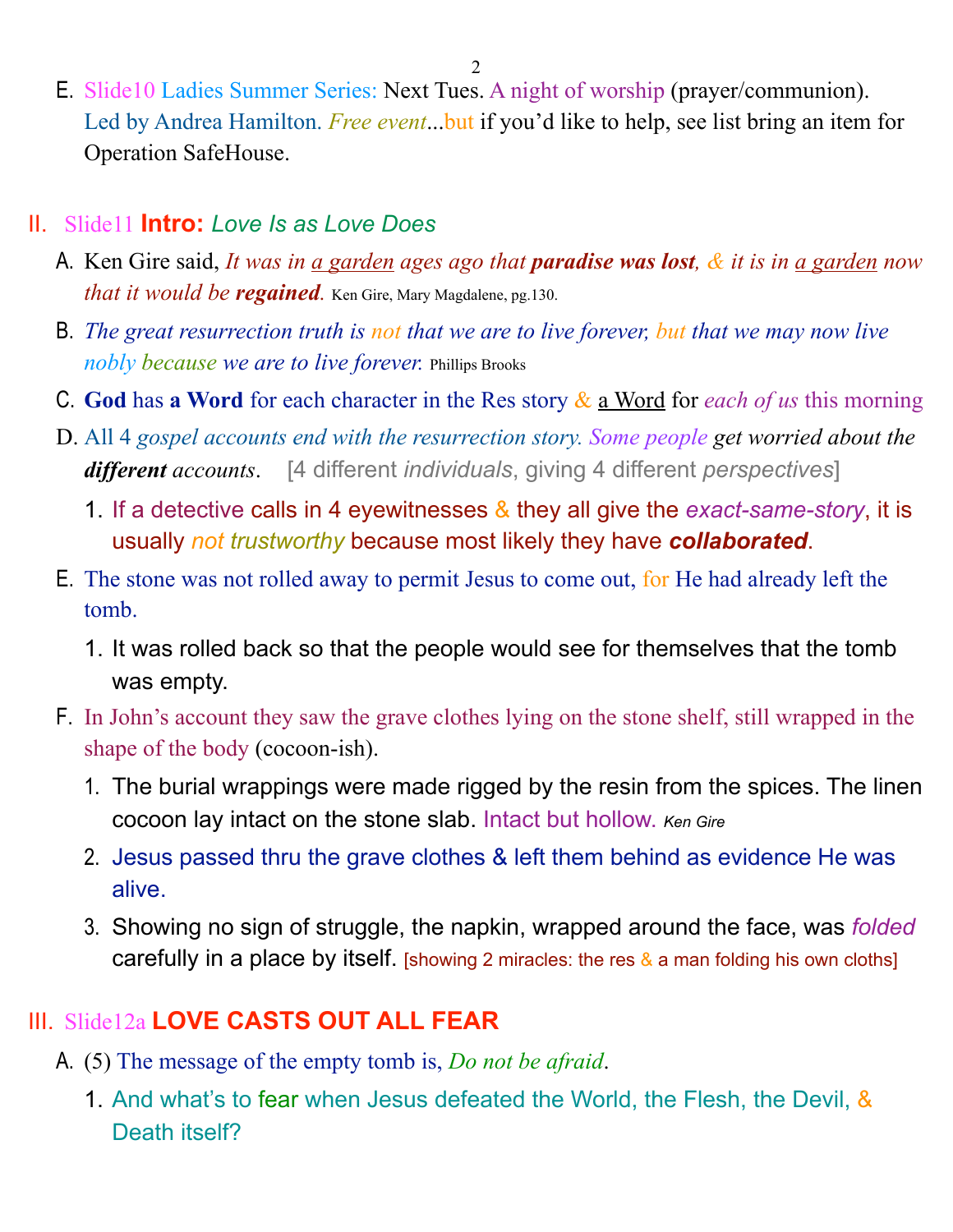- 3
- 2. Slide12b The World *In the world you will have tribulation; but be of good cheer, I have overcome the world*. Jn.16:33
- 3. Slide12c The Flesh *knowing this, that our old man was crucified with Him, that the body of sin might be done away with, that we should no longer be slaves of sin.* Rom. 6:6
- 4. Slide12d The Devil *Now is the judgment of this world; now the ruler of this world will be cast out.* Jn.12:31
- 5. Slide12e Death Itself *knowing that Christ, having been raised from the dead, dies no more. Death no longer has dominion over Him.* Rom.6:9

a) You need not be afraid of *Life or Death; Time or Eternity.*

- B. (8) Note the difference, not *Joy & great fear,* but *fear & great Joy*.
- C. (4,5) Now note the difference between vs.4&5. *The unbelieving guards shook for fear, & became like dead men. Whereas, the angels told the believing woman, do not be afraid.*
	- 1. *Shook* = same word as 27:51 quake.
	- 2. Those who *seek Jesus* need not fear. (5b)
- D. In Luke 24:5-8 Luke adds, *Then, as they were afraid and bowed their faces to the earth, they said to them, Why do you seek the living among the dead? 6 He is not here, but is risen! Remember how He spoke to you when He was still in Galilee, 7 saying, 'The Son of Man must be delivered into the hands of sinful men, and be crucified, and the third day rise again. 8 And they remembered His words.* **:)**
	- 1. **Forgotten words** come back w/**fresh meaning** when circumstances have changed & we have made progress in knowledge & character.
		- a) An encouragement for **parents** who have had **kids** that have *walk away from the truth*. If you have stored truth in your child's minds *it is a little task for the Spirit of God* to illuminated them in later life. [Love Cats Out All Fear]

# IV. Slide13 **LOVE CHANGES EVERYTHING**

- A. There were many Significant changes because of the resurrection:
	- 1. Sabbath For centuries they honored the 7th day. Then these *Jewish men* change their day of worship to the 1st day of the week.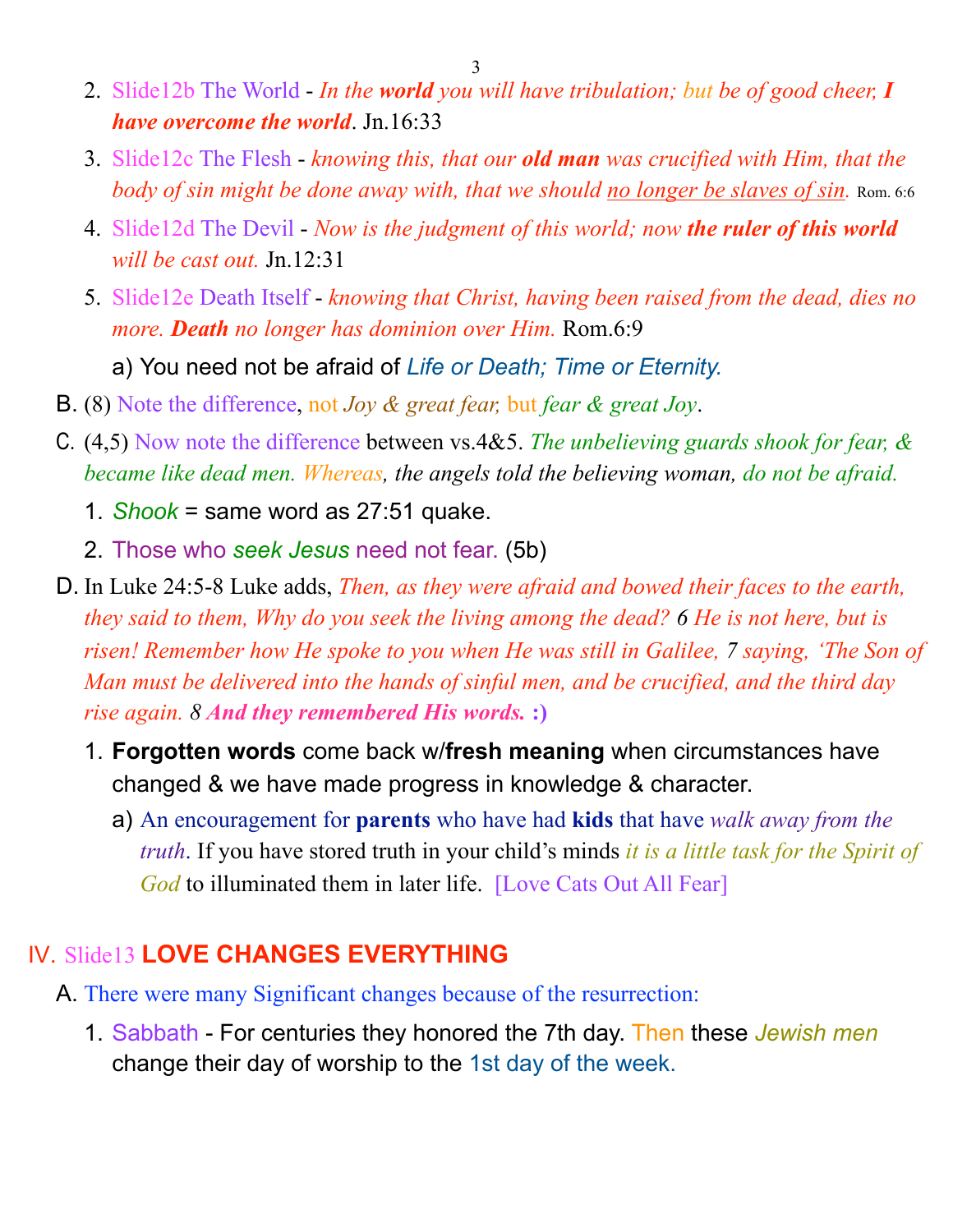- 4
- 2. Gentiles The Jews had been God's people, now *Gentiles* are included. Peter even goes so far as to say, *But we believe that through the grace of the Lord Jesus Christ we shall be saved in the same manner as they.* Acts 15:11
- 3. The NT is all a lie if the res isn't true, because it is weaved in/out of all the NT
- 4. Change in the disciples Apostles were willing to go to their death…for a lie?
- 5. The Emphasis it had on their preaching...
	- a) It was in **Peters 1st sermon** in Acts 2:31,32. It was in **Peters 2nd sermon** Acts 3:15. It was in **Peters 1st persecution** addressing Sanhedrin in Acts 4:10. It was in **Peters 2nd persecution** in Acts 5:30.
	- b) Also, **Paul** spoke of it at **Athens** in Acts 17. With the **Sad/Phar** in ch.23. With **Felix** in ch.24. And with **Herod Agrippa** ch.26. [Love Changes Everything]

## V. Slide14 **LOVE IS LOYAL**

- A. Abraham Lincoln said in December of 1839, *"Many free countries have lost their liberty, and ours may loose hers, but if she shall, be at my proudest plume, not that I was the last to desert, but that I never deserted her."*
	- 1. Lincoln was a man of loyalty to his country, & his loyalty made him a great man
- B. We want to look at **a woman** who was **loyal** to **her Lord**, and also *became great* because of it. Mary Magdalene was not the last to desert Jesus in His hour of crisis. She never deserted him at all. She was not only loyal to the end, our text tells us she was loyal *beyond the end*, for even **after death** she maintained her loyalty, and was the first to come to the tomb.
- C. Mary Mag her hope was dashed, her Master missing, her friend gone.
	- 1. Her hope was Jesus. He changed her life. He had cast out 7 demons. He freed her from untold torment. He had given her life, a reason to live, a place in His kingdom, worth, dignity, understanding, compassion, love, & hope.
	- 2. Now, that hope lies at the *bottom* of her heart. Ken Gire; Intimate Moments w/the Savior.
	- 3. But as love brought her to *the cross*, now love draws her to *the grave*.
		- a) And the woman who was once possessed with **demons**, finds herself in the presence *of*, & conversing *with*,...**angels**.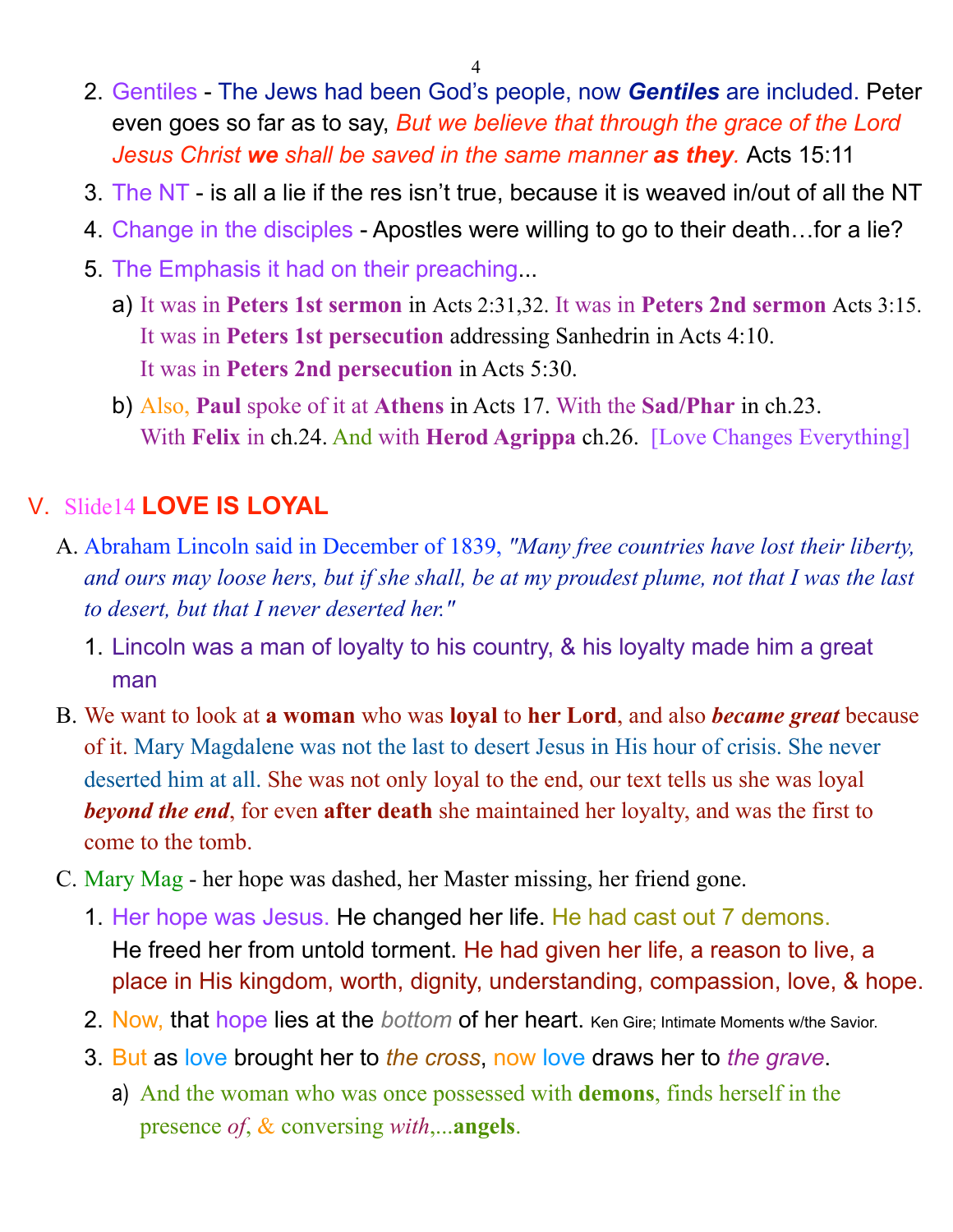- (1) Ps: she was not a *reformed harlot*. The confusion started in 591ad by Pope Gregory the Great...likening her to the *sinful* woman in Lk.7. Continues even in 1973 JC Superstar. [7 demons, ok. Immoral? no evidence]
- D. Mary Mag loved her Jesus He changed her life forever. Cast out 7 demons. Freed her from untold torment. He gave her life. A reason to live. A place in His kingdom. Worth & dignity. Understanding & compassion. Love and Hope. [Love Is Loyal]

## VI. Slide15 **LOVE OBEYS**

- A. Here is the Christian life in 4 commands: *Come. See. Go. Tell.* 
	- 1. Come (the great word of the gospel. Come reason together. Come & see where I live. don't forbid the children to come to Me).
	- 2. See (check it out. perceive. Good by *sight*, better by **insight**.).
	- 3. Go (as you go. On the go. Always as you're going).
	- 4. Tell (the good news. the gospel).
		- a) Women 1st saw the empty tomb. Women 1st saw the living Lord. Women 1st heard loving words. Women 1st told joyful news.
		- b) Tell These women also were the 1st preachers. [The rest could only share *death & burial*]
- B. (9) Took hold of his feet This is no apparition or hallucination; Jesus is physically alive.
	- 1. Jn.20:17 Do not cling to Me it is possible for us to **miss the best** in the Lord while holding on to **the good**.
	- 2. Mary was not to continue *clinging to Him*, but was to bear His message to the apostles. This is suggestive to us... It is very special to see Jesus' tomb in Israel...yet we are not simply to *linger about the shrine of the resurrection*, but are to go *declaring the fact of it!*
- C. The women *met* Jesus (9a). The women *heard* Jesus (9b). The women *worshiped* Jesus (9c). The women *obeyed* Jesus (11a). [Love Obeys]

# VII.Slide16 **LOVE FOLLOWS**

- A. (9) Jesus met them *on the way* You'll always *meet Him* on the path of obedience.
	- 1. As you go, as you live the missional life.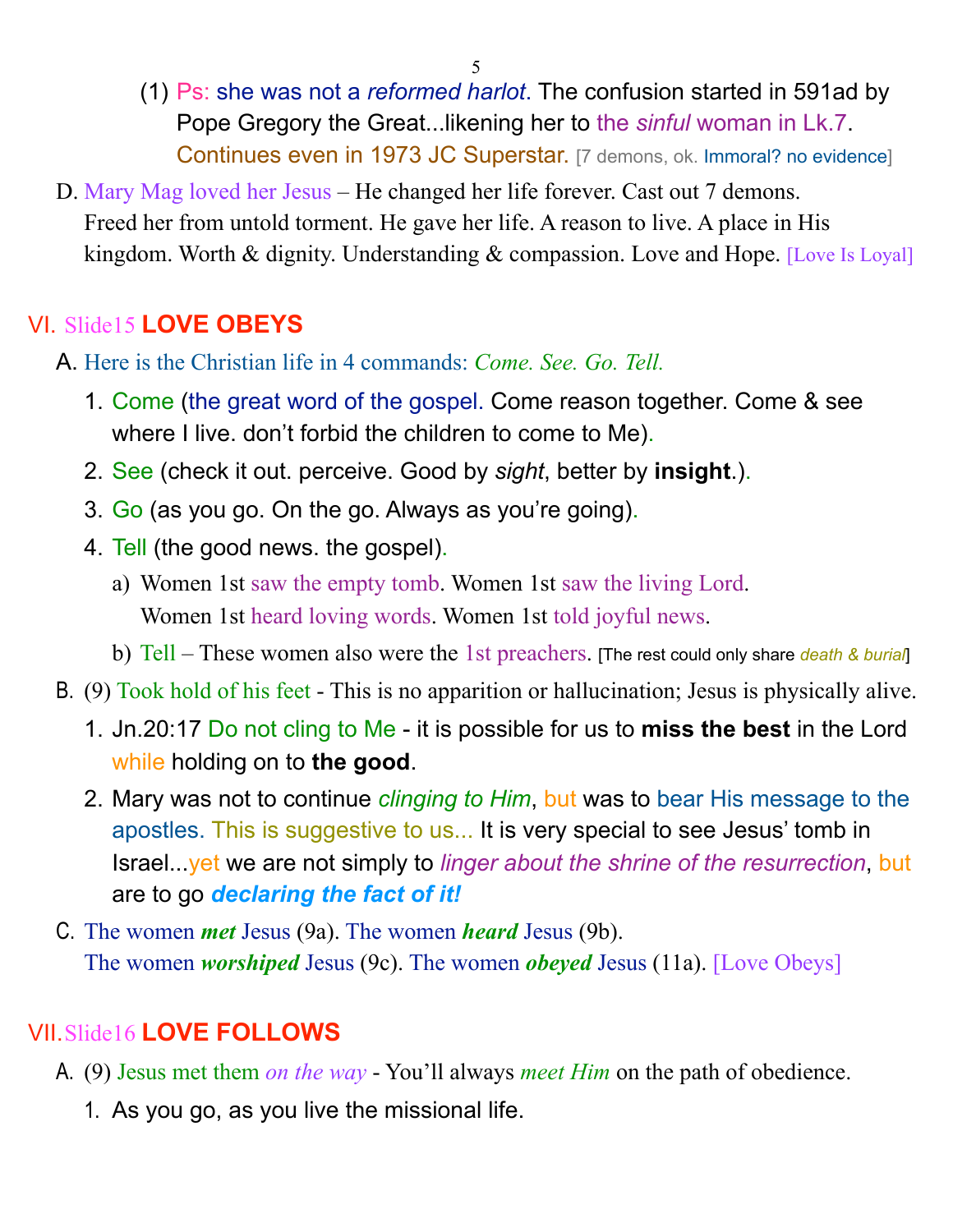- B. He's going before you **Where** do you need Him to **go before you**? Where would you like to be assured that **He'll be there waiting**. - Where do you need to know **He's been there first**?
- C. In Heb.6:19,20 it talks about Christ as being our *Forerunner*. This spoke of the men or troops which were sent to explore before the advance of an army.
	- 1. Jesus was our forerunner, *our trail blazer, our pioneer, our guide, our scout, our leader* who opened up *The Way*.
	- 2. I see the image of Jesus as *the lead climber*(forerunner) w/a mountain climbing team.
		- a) He *goes ahead* & anchors the **pitons**/pee-tons (the metal spike w/eye for rope) into the rock.
		- b) At salvation we clipped our *carabineer*, onto His rope of salvation. And we follow behind progressing **onward** & **upward** w/**faith** & **patience**.
		- c) Faith is when He anchors to a place *out of our sight*. [Picture up over the rock where you can't see]
			- (1) Jesus has gone 1st through the veil, into His Fathers presence,  $\&$  though we don't see it yet, we're climbing close behind.
			- (2) You can't be in a hurry when you're climbing. Every step & grip better be calculated. We are anchored, w/**His** pitons, *so* **we** can make progress.
	- 3. [Love Follows]

#### VIII.Slide17a **LOVE CONTINUES** [Infinity sign]

- A. They must not have expected His Resurrection. For they brought spices to *complete* the anointing Joseph & Nicodemus had begun.
	- 1. (Mrk16:1) Brought spices *αρωµα* (aroma) perfumed oils.
		- a) Since *embalming* wasn't a Jewish custom, these **aromatic perfumes** were poured over the body to counteract the stench of decay.
		- b) But this was also done as an expression of **loving devotion** (as we bring **flowers** to the grave today)
	- 2. Slide17b/c Her Faith had failed, but her Love outlived Faith & held fast. Love lives still, as Faith & Hope lie *crushed* in the grave.
- B. We are part of this great story. It is unfolding right before us.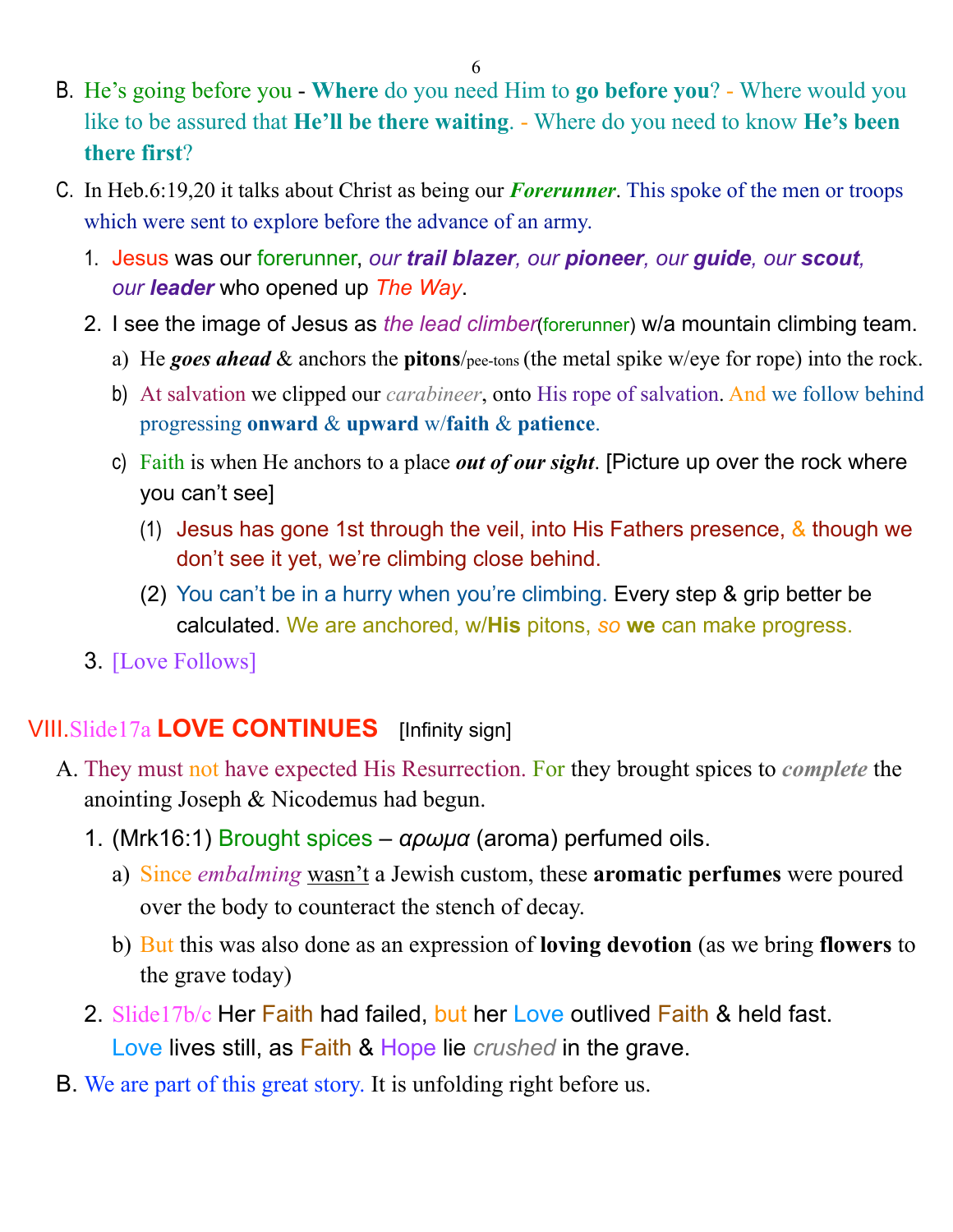- 1. We do not tell a completed story. At the beginning of the book of Acts, Luke says that in his 1st volume he recorded *all that Jesus began to do*. The history of the Church is what Jesus *continues* to do.
- C. We look back at these first disciples like Mary & Mary Mag here...our role is to *live as consistent characters* in line with the unfolding story.
- D. And we can because...if anyone is in Christ, he is a **new** creation; old things have passed away; behold, all things have become **new**.
	- 1. What is **old** in your life? *sin, sickness, pain, suffering, grief, heartache*…but Christ has opened to us the path to what is New.
	- 2. What is **new** in Christ? *Forgiveness, salvation, eternal life, a new creation. New birth by faith. New nature, new heart, new life, new hope, and a new task. Finally, a new body in a new home called Heaven.* [Love Continues]

## IX. Slide18 **LOVE DOES NOT SEEK ITS OWN**

- A. (12) For a Roman soldier to fail in his duty was an offense punishable by death.
	- 1. Acts 12:19 *But when Herod had searched for him (Peter) and not found him, he examined the guards and commanded that they should be put to death.*
	- 2. Acts 16:27,28 *And the keeper of the prison, awaking from sleep and seeing the prison doors open, supposing the prisoners had fled, drew his sword and was about to kill himself.*
- B. (13) Stolen If stolen by **friends**: His friends & followers, who thought he was dead & gone, would have to had broken the Roman seal, rolled the enormous stone (up hill), somehow squeezed Jesus body out of the cocoon like linen, took the time to place the head piece nicely, & carried him out...all w/o the Roman guards noticing???
	- 1. If stolen by his **enemies**: They could easily have produced the body & shut down the whole res story. And, if they were *sleeping*, how did they know what happened, and who took the body? [Love Does Not Seek Its Own]
- C. End:
- D. Slide19 It's interesting, they could **see** the evidence of the resurrection, but it did not change their lives. *They needed a meeting with the living Christ.* (see 9) (same today!)